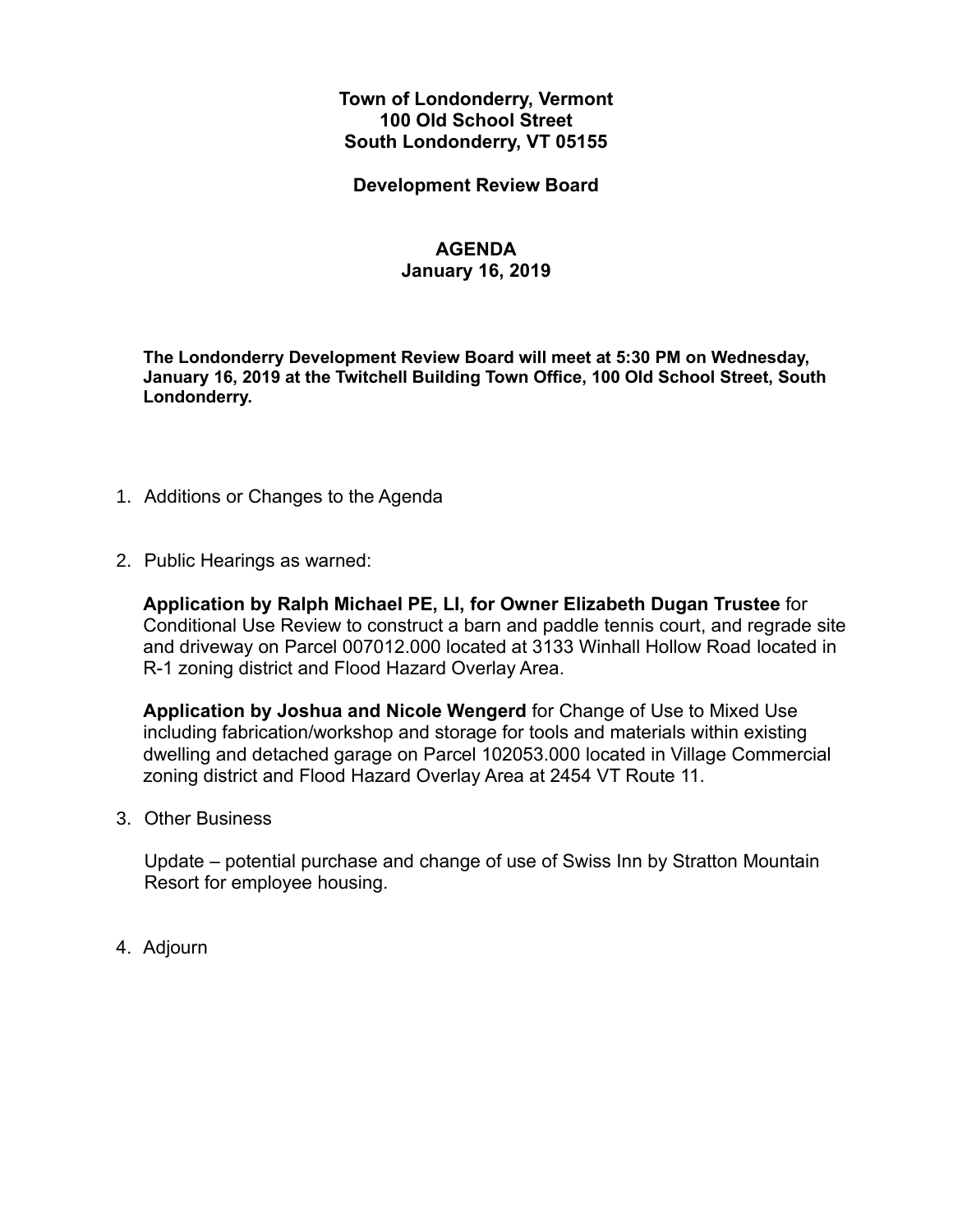## Town of Londonderry, Vermont Development Review Board

Meeting Minutes for January 16, 2019

**Present:** DRB members Esther Fishman, Terry Hill, Dwight Johnson, John Lancaster, Bob Maisey, Chris Laselle and Denis Pinkernell; **Staff:** Shane O'Keefe, Zoning Administrator/Town Administrator and Sharon Crossman, Assistant to the Town Administrator. **Guests**: Ralph Michael, Douglas Stevens, Raymond Smith, Jeff Cavagnino, Joshua Wengerd and Sven Fedorow.

- 1. The meeting was called to order at 5:33 PM.
- 2. Changes or Additions to the Agenda None.
- 3. Public Hearings as warned.

**Application No. 2019-01, 3133 Winhall Hollow Road**. Ralph Michael appeared to represent the application of Owner Elizabeth Dugan Trustee for new construction of an agricultural barn, a private paddle tennis court and excavation/driveway improvements on a 6.6 acre parcel located at 3133 Winhall Hollow Road. Mr. Michael presented a site plan and various attachments to the application prepared by Michael Engineering, including a narrative relevant to zoning standards for Conditional Use review and Flood Hazard Overlay Area.

Mr. Michael and the Board discussed the following topics in consideration of the application: the size of the new barn and its intended use, the unique construction and features of a private paddle tennis court including size, lighting specs and hours of operation, the standards for state exemption for 'agricultural' buildings and the possible need for a town Access Permit for the driveway improvements.

The hearing was closed at 6:25

**Application No. 044-18, 2454 VT Route 11**. Joshua Wengerd appeared to present an application for Change of Use to Mixed Use of an existing dwelling and detached garage located at 2454 VT Route 11 within the Village Commercial District and Flood Hazard Overlay Area. He stated that he and his wife Nicole purchased the property – abutting their residence at the time - in 2015, with no specific plan then for its reuse. Joshua said that they have since sold their place next door (the church-house) and now conduct most of his Re-Design Construction business at their new residence in Landgrove. He described general plans for 2454 VT 11 as above-ground exterior improvements to make the property and structures more attractive and potential reuse of the structures for fabrication/woodworking and short-term storage for tools and extra building materials.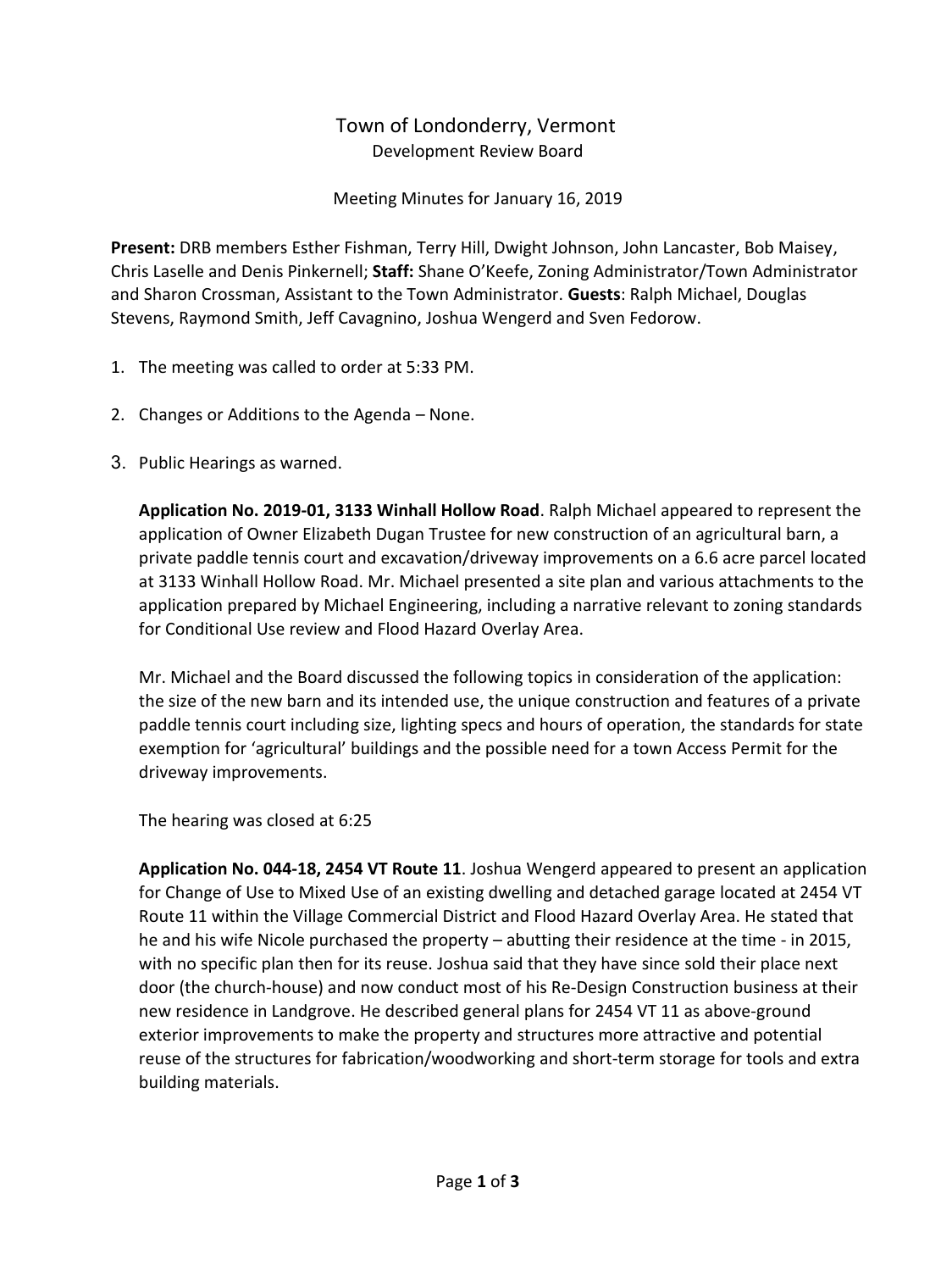The Board and Mr. Wengerd discussed the Permitted/Conditional Uses listed in the VC zoning district with the Zoning Administrator. Zoning Administrator Shane O'Keefe explained that the potential uses discussed seemed to best fit the Bylaw definition of 'warehouse' but that use is not listed in the Bylaw Table of Uses and is therefore prohibited, unless the Board allowed by the DRB as a 'Use Not Provided For' per Bylaw Section 203 (D).

It was agreed that the Applicant will confirm the intended new use(s) and then submit a revised application for a Change of Use which requires Conditional Use Review and public hearing by the DRB to be scheduled in accordance with the necessary time to legally warn once deemed complete.

This hearing was closed at 6:50 pm.

4. Other business:

Jeff Cavagnino presented a permit application for Stratton Mountain Resort proposing the change of use of the Swiss Inn and Restaurant located along the northerly side of VT Route 11. Mr. Cavagnino stated that Stratton has signed a purchase and sale agreement contingent on the ability to use the former Swiss Inn as employee housing for seasonal workers at Stratton Mountain Resort. Jeff previously met with the DRB and with the ZA for preliminary discussion of the proposed change of use and the local permit process. He says Stratton is now anxious to move ahead to meet the contractual obligations for the purchase and confirm a closing date.

Shane O'Keefe stated the proposed new use best meets the definition of 'Boarding House ' as defined in the 2009 Zoning Bylaw and is permitted in the R-3 district within which the property is located. The DRB will warn the Stratton Mountain Resort proposal/project for a public hearing on Wednesday, February 20<sup>th</sup>, 2019 and deem it complete at the commencement of the proceeding.

Esther Fishman Co-Chair, introduced Sven Fedorow, Londonderry resident, who is an attorney, now working as Zoning Administrator for the Town of Weathersfield. Sven has submitted a letter of interest and resume indicating his wish to be appointed to the DRB as an alternate. Alternates are permitted by statute and the DRB, and after discussing the matter it was the consensus of the Board to recommend Sven be appointed by the Select Board at their regular meeting next Monday, January 21st.

Esther also distributed copies of an informational handout related to local standards and procedures for land use and development. This document, known as "Frequently Asked Questions,' came about as a result of the Summit held in October, 2018, when participants agreed that compliance with zoning regulations could be improved with clear and concise guidance for property owners, real estate agents, contractors and others involved in matters of land and land use in Londonderry.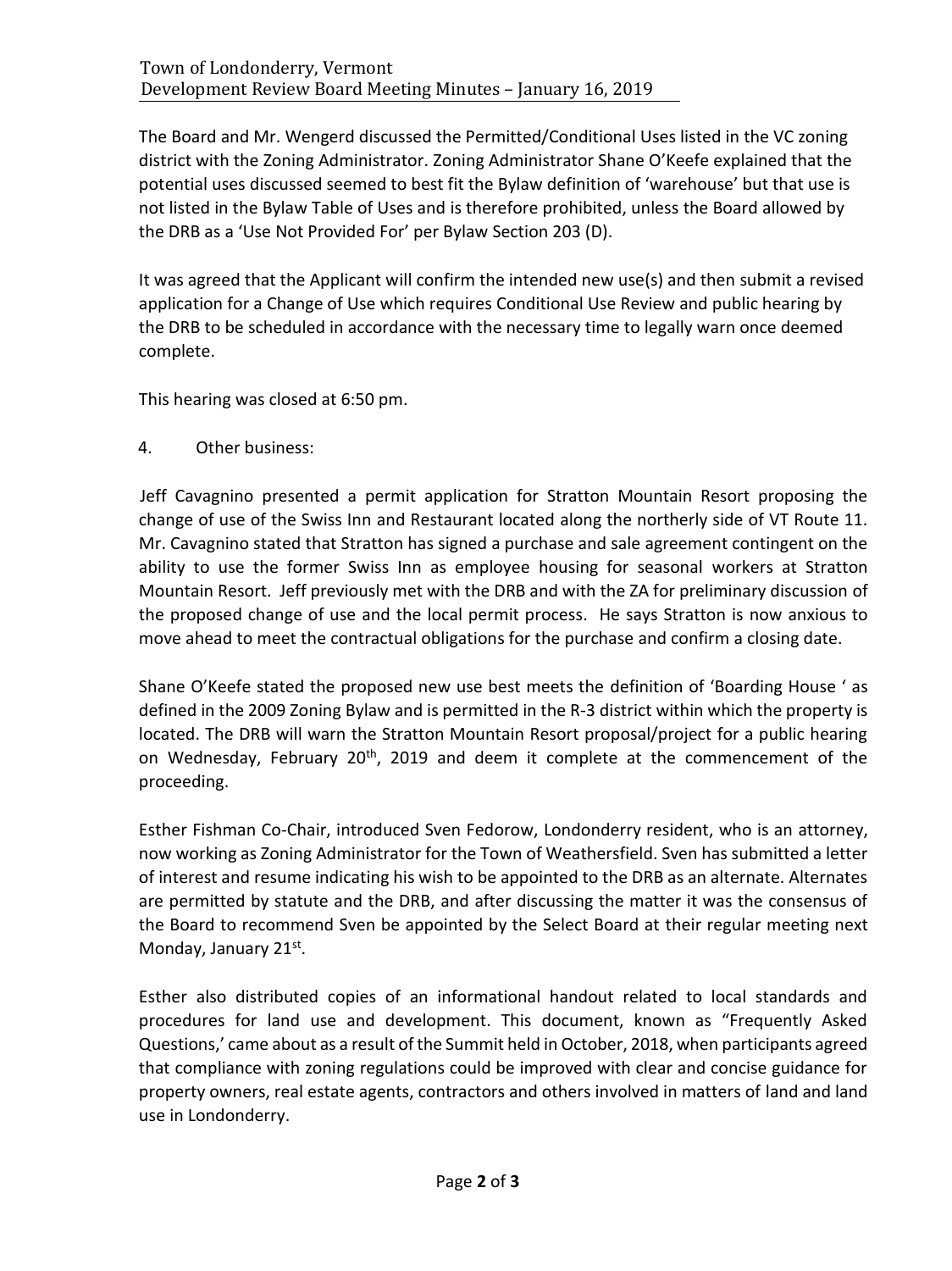At 7:05 the Board entered private deliberative session. At 7:25 the Board discontinued deliberative session and made the following announcements:

*Application No. 2019-01, 3133 Winhall Hollow Road. Motion by Esther Fishman, seconded by Terry Hill, to grant Conditional Use approval for excavation within the flood hazard area [Section 205(H)] and a lighting installation of up to 20 feet in height for a proposed paddle tennis court [Sec. 410(E)(4)], in conformance with all documents submitted by the applicant in support of the project, with the following conditions:* 

- *1. that complete manufacturer specifications for the proposed lighting installation are submitted in a form acceptable to the Zoning Administrator prior to issuance of the required zoning permit for the proposed paddle tennis court;*
- *2. that the lights from the lighting installation shall not be used or otherwise illuminated after 9:00 p.m. on any night of the year.*
- *3. that the new barn indicated in the plans submitted in support of the application, and reviewed by the Board, shall be used for "required agricultural practices" as such practices are defined by the Vermont Department of Agriculture, Food [24 V.S.A. 4413(d)(1)], to be supported by a written determination by the Secretary of Agriculture submitted to the ZA prior to start of construction. Any other proposed use of said barn shall require the issuance of a zoning permit prior to the change of use.*

### *Motion passed unanimously.*

The meeting was adjourned at 8:23 PM.

Respectfully submitted,

Sharon Crossman Assistant to Zoning Administrator

### *Approved on February 20, 2019*

 $\frac{1}{2}$ 

Esther Fishman, Co-Chair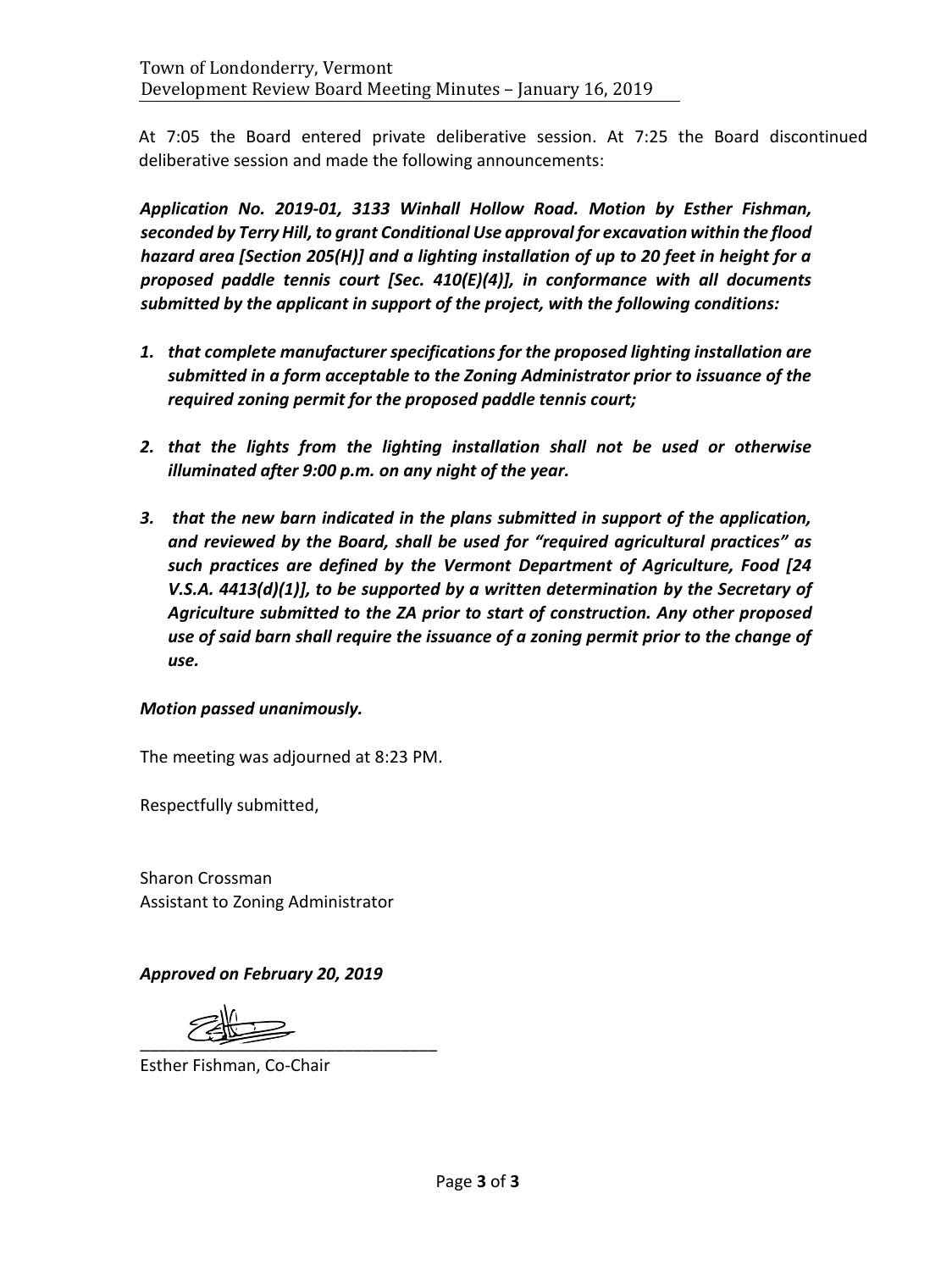### **TOWN OF LONDONDERRY, VERMONT Development Review Board**

# **FINDINGS AND DECISION Construction and Excavation Elizabeth S. Dugan, Trustee of the Revocable Trust**

#### **INTRODUCTION AND PROCEDURAL HISTORY**

- 1. This proceeding involves review of an application submitted by Ralph J. Michael, PE, LS for Owner Elizabeth S. Dugan, Trustee for approval for construction of a barn, paddle tennis court and excavation for site-grading and driveway improvements on Parcel 007012.000 consisting of 6. 6 acres located along the northerly side of Winhall Hollow Road.
- 2. This application, which supersedes permit application 44-18, was received by the Zoning Administrator for the Town of Londonderry on 1/4/2019. A copy of the application is available at the Town Offices in Londonderry.
- 3. On l /4/2019, notice of a public hearing for review of the application was published in the Vermont Journal.
- 4. A notice of a public hearing for review of the proposed subdivision was posted at the following places:
	- the Londonderry Town Clerk's office.
	- the Londonderry Post Office
	- the South Londonderry Post Office
- 5. A copy of the notice of a public hearing was mailed to the Applicant, the Owner and the following owners of properties adjoining the property proposed to be subdivided:

Kathleen Cornell and Jennifer Howe, Trustees Michael and Carol Dannenburg Jennifer Howe Michael Reynolds Lucille Prouty, Linda Derby et al Douglas Rawson

6. The application was considered by the Board at a public hearing opened on 1/16/2019. Present over the course of the proceedings were the following members of the Board:

Esther Fishman (Co-Chair), Dwight Johnson, John Lancaster, Chris Laselle, Bob Maisey, Denis Pinkemell and Terry Rawson.

7. On  $1/16/2019$  the Public Hearing was closed.

#### Page **1 of <sup>4</sup>**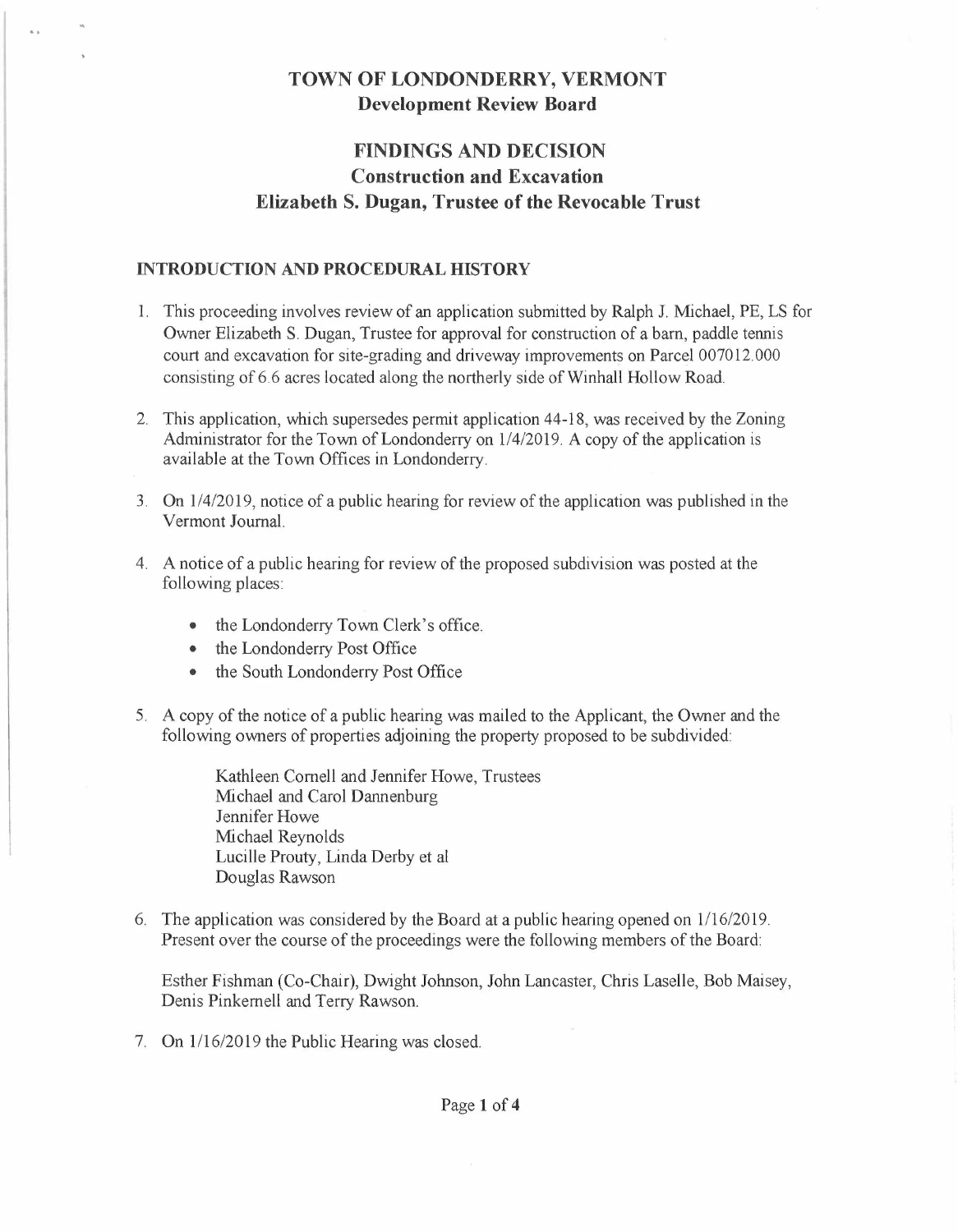8. During the hearing the following exhibits were submitted to the Board:

Exhibit 1: Site Development Plan and Conditional Use Plan 18-34 by Michael Engineering Company, P.C. dated 12/13/2018, revised 1/3/2019 (hereafter 'the Plan'). This single-page Plan replaces a sketch plan submitted permit application 44-18 submitted on 10/18/2018.

Exhibit 2. A 10-page narrative prepared by Ralph J. Michael, PE, LS, entitled "Application Narrative for Elizabeth S. Dugan, Trustee of the Revocable Trust UAD, dated September 4, 2001 (hereafter 'the Narrative').

These exhibits are available at the Town Office.

- 9. On 12/19/18 Ralph Michaels, PE, LS, attended the public hearing as representative of the Owner, to present the proposed project. Mr. Michaels described the components of the proposed project represented in the Plan and described in the Narrative as:
	- improvements to the existing driveway and regrading to reduce the height of land for future construction at existing grade, and to refinish areas previously disturbed;
	- future construction of a standard 60'x30' lighted paddle tennis court for non-public use;
	- and future construction of a  $60'x25'$  foot two-story barn for agricultural use.

He stated that the project proposes no change to the existing single-family dwelling served by an existing well, or to the existing septic and leach field, for which he stated that he found no permits.

10. Regarding setbacks, Mr. Michaels explained that the Plan is drawn from an old survey that was never 'closed,' but the Plan as submitted 'closes' the survey with the southerly boundary following an unnamed brook. He noted that the Plan depicts a Class 2 wetland with a Statedesignated buffer, four Class 3 wetlands, a SO-foot river corridor buffer along the westerly side of the West River and a SO-foot stream buffer along the above-mentioned unnamed brook.

He also stated that that all proposed uses - Excavation (regrading), Accessory Use (nonpublic paddle tennis court) and Agriculture (future barn, pasture) - are Permitted Uses and all setbacks exceed the local minimum required. Mr. Michaels described the paddle tennis construction as 'standard,' meaning a 60 x 30 aluminum deck, lighting poles 25 feet high and lighting fixtures every 15 feet of the deck perimeter. He said the paddle tennis court will be at new height of land after grading with an estimated elevation of 1088-1089 feet.

11. Doug Stevens, property manager for the Dugan property, responded to the Board's questions about the construction and use of the proposed agricultural barn as follows: 2-story, 3 box stalls, concrete floor, 50% free-stall with a hayloft above for seasonal use by cattle and horses. Mr. Michaels stated the owner's expectation is that the future barn would qualify for a state Agricultural exemption.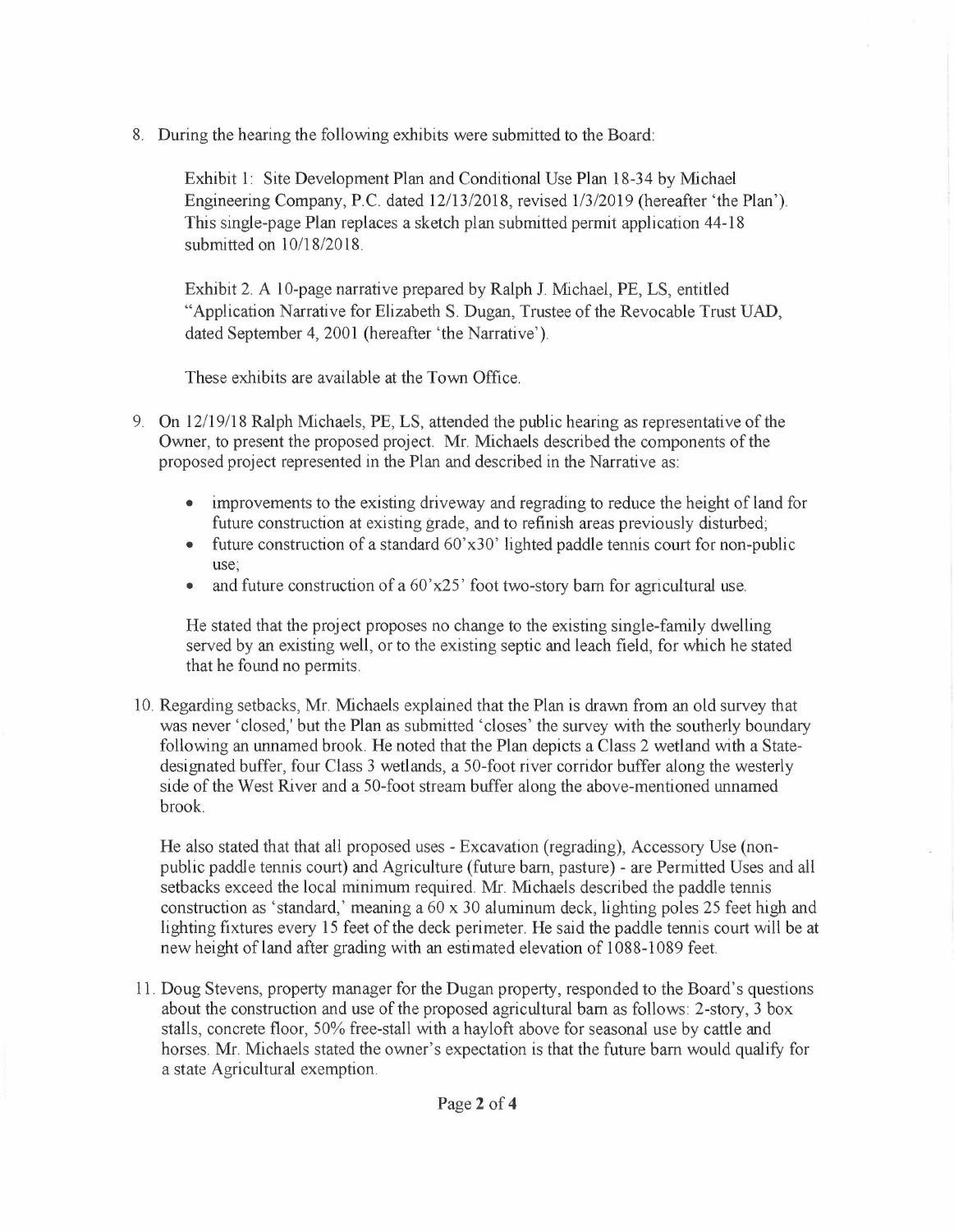12. The Board closed the hearing on 1/16/2019. After deliberative session that evening, the Board made a decision on the application.

#### **FINDINGS**

 $.1$ 

Based on the application, testimony, exhibits, and other evidence presented by the Applicant and participants in the hearing, the Board makes the following findings:

- 1. The permit application proposes construction and excavation of Parcel 007012.000 which included 6.6 acres with an existing single-family dwelling owned by Elizabeth S. Dugan Trustee.
- 2. The entire property is situated in the Rural Residential R-1 District with some areas located within the Flood Hazard Overlay (FHO) District as depicted on the Town of Londonderry Zoning Map on record at the Town Office, and Section 201 of the Bylaws. Any and all land development proposed within the Town's FHO is subject to Conditional Use Review according to the standards of Section 205 and Section 503.
- 3. The Applicant provided a thorough discussion of the project's compliance status relative to the standards of Bylaw Sections 205, 502, 503 and 504 at the public hearing and in the Narrative attached to the application.
- 4. The lighting plan for the proposed non-public paddle tennis court exceeds the Town's standards for height of poles and type of fixture.
- 5. There is insufficient evidence to support the approval of a state Agricultural Exemption for the future barn.
- 6. A Town Access Permit is required due to the nature and extent of the driveway regrading.

#### **DECISION AND CONDITIONS**

Based upon the Findings above and any Conditions set forth below, the Board grants approval of the application for construction and excavation based on the testimony of Applicant Ralph Michael PE, LS, and in conformance with all documents submitted by the Applicant in support of the project, with the following conditions:

- 1. Complete manufacturer specifications for the proposed lighting installation shall be submitted in a form acceptable to the Zoning Administrator prior to issuance of a zoning permit for construction of a non-public paddle tennis court.
- 2. Lighting for the non-public paddle tennis court shall be installed at a maximum height of 20 feet. [Bylaw Sec.  $410(E)(4)$ ].